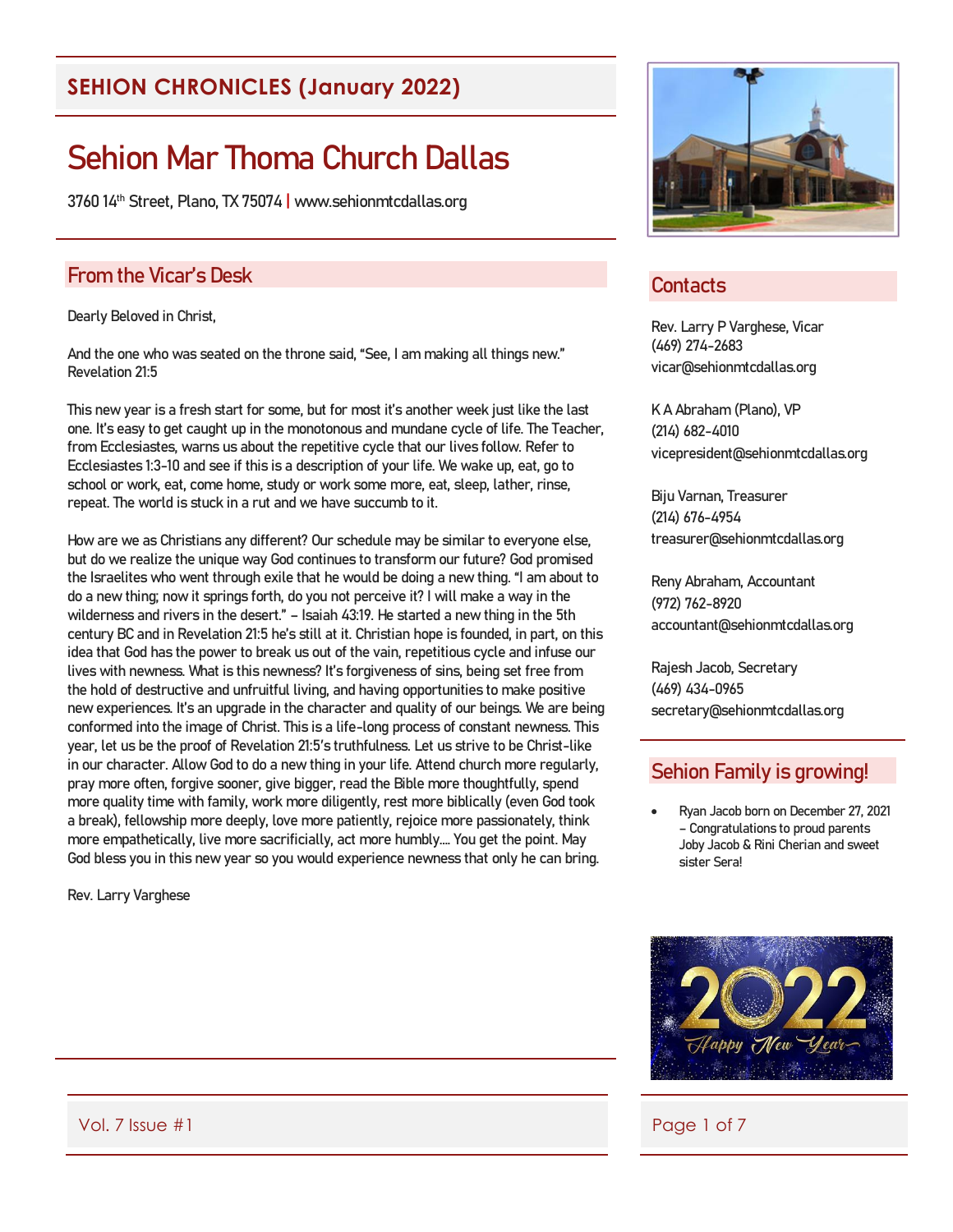# January Birthdays

| 1/1  | Linny Mary Jacob         | Sunnyvale | 1/3  | Susamma Thomas                   | Allen     | 1/4  | Shooja E Varghese              | Allen     |
|------|--------------------------|-----------|------|----------------------------------|-----------|------|--------------------------------|-----------|
| 1/5  | Sheeja Jeffry            | Sunnyvale | 1/6  | Ann Mathew                       | Garland   | 1/6  | Radley Lukose                  | Allen     |
| 1/7  | Anil Joshua              | Allen     | 1/7  | Dr. Elizabeth Manoj<br>Muthalaly | Allen     | 1/9  | Annie R Varghese               | Murphy    |
| 1/10 | Megan Ann Sony           | Allen     | 1/11 | Alexander Mathai                 | Allen     | 1/11 | Mary Yohannan                  | Garland   |
| 1/12 | George Zakariah          | Allen     | 1/12 | Finley T Philip                  | Allen     | 1/13 | Remya Susan                    | Sunnyvale |
| 1/14 | Prabha Alex              | Sunnyvale | 1/14 | <b>Andrew Thomas</b>             | Allen     | 1/14 | Elizabeth Susan<br>Mathew      | Allen     |
| 1/15 | Jiya Susan Varghese      | Allen     | 1/15 | Pushpa Varughese                 | Sunnyvale | 1/17 | Mathew Alexander               | Allen     |
| 1/18 | C.T.Thomas               | Garland   | 1/18 | Paul A Varnan                    | Garland   | 1/18 | Anu Mathew                     | Allen     |
| 1/19 | Rachel Mary Varnan       | Garland   | 1/19 | Joju Joy                         | Murphy    | 1/19 | Melvin K Manoj                 | Murphy    |
| 1/20 | Rajani Rajan<br>Varghese | Allen     | 1/20 | John Philip<br>Kizhakeparampil   | Sunnyvale | 1/20 | Jiffy Ann K Philip             | Murphy    |
| 1/20 | Aaron Mathews            | Allen     | 1/22 | Aaron Alexander<br>Soney         | Murphy    | 1/23 | Jeannette Jamie<br>Alexander   | Sunnyvale |
| 1/23 | Joseph Silas             | Garland   | 1/24 | Susan Winslo Idicula             | Garland   | 1/25 | Pennamma Idiculla              | Sunnyvale |
| 1/25 | Samuel Thadathil         | Sunnyvale | 1/25 | Danita Elizabeth<br>Mathew       | Garland   | 1/25 | Leah Ann Skaria                | Murphy    |
| 1/26 | Reshmi Abraham           | Allen     | 1/27 | Daniel Thadathil                 | Sunnyvale | 1/27 | Tina Jojy John                 | Murphy    |
| 1/27 | Jaden Sibu Mathew        | Allen     | 1/27 | Susan Thomas                     | Allen     | 1/27 | Zach Sunil Zachariah           | Allen     |
| 1/28 | Biju P. George           | Garland   | 1/28 | Sana Sara Thomas                 | Allen     | 1/28 | Jerry Varghese<br>Kizhakkemuri | Allen     |
| 1/28 | Joanna Ann Tishy         | Murphy    | 1/29 | Shiney J. Thomas                 | Allen     | 1/29 | Ryan C. Alexander              | Allen     |
| 1/30 | Achamma Abraham          | Garland   |      |                                  |           |      |                                |           |

# January Anniversaries

| 1/3  | Abraham Sam<br>Merin Varghese                  | Murphy    | 1/3  | Thomas K Philip<br>Jessy K Philip               | Allen     | 1/4  | Jerine Daniel<br>Smithu Susan George  | Garland   |
|------|------------------------------------------------|-----------|------|-------------------------------------------------|-----------|------|---------------------------------------|-----------|
| 1/5  | Cherian Abraham<br>Remya I Abraham             | Allen     | 1/5  | Christian Varughese<br>Mary Varughese           | Allen     | 1/5  | Thampi Varghese<br>Aleyamma Varghese  | Garland   |
| 1/5  | Varghese George<br>Sony V George               | Allen     | 1/6  | Philip K John<br>Sally Philip                   | Sunnyvale | 1/6  | Shibu M Varghese<br>Lini Shibu Mathai | Allen     |
| 1/7  | Reni Ninan<br>Susy S Ninan                     | Allen     | 1/8  | John Philip<br>Kizhakeparampil<br>Meekha Thomas | Sunnyvale | 1/13 | P. C. Mathew<br>Aleyamma Mathew       | Garland   |
| 1/13 | <b>Thomas Varghese</b><br><b>Shirly Thomas</b> | Murphy    | 1/14 | Mathew Jacob<br>Grace Jacob                     | Sunnyvale | 1/15 | Biju Idicula<br>Elizabeth Idicula     | Sunnyvale |
| 1/15 | K. M. Varughese<br>Pushpa Varughese            | Sunnyvale | 1/16 | Thomas Abraham<br>Susamma Thomas                | Allen     | 1/20 | <b>Thomas David</b><br>Pushpa Thomas  | Allen     |
| 1/21 | Jince Varughese<br>Hilta Jince                 | Murphy    | 1/21 | Nithin Thomas Koshy<br>Merlin M Abraham         | Allen     | 1/21 | P. V. Yohannan<br>Mary Yohannan       | Garland   |
| 1/21 | Shyju V George<br>Vinesha George               | Allen     | 1/29 | C.T.Thomas<br>Rachel Thomas                     | Garland   | 1/30 | George David<br>Leni David            | Allen     |
| 1/30 | George John<br>Elizabeth George                | Sunnyvale |      |                                                 |           |      |                                       |           |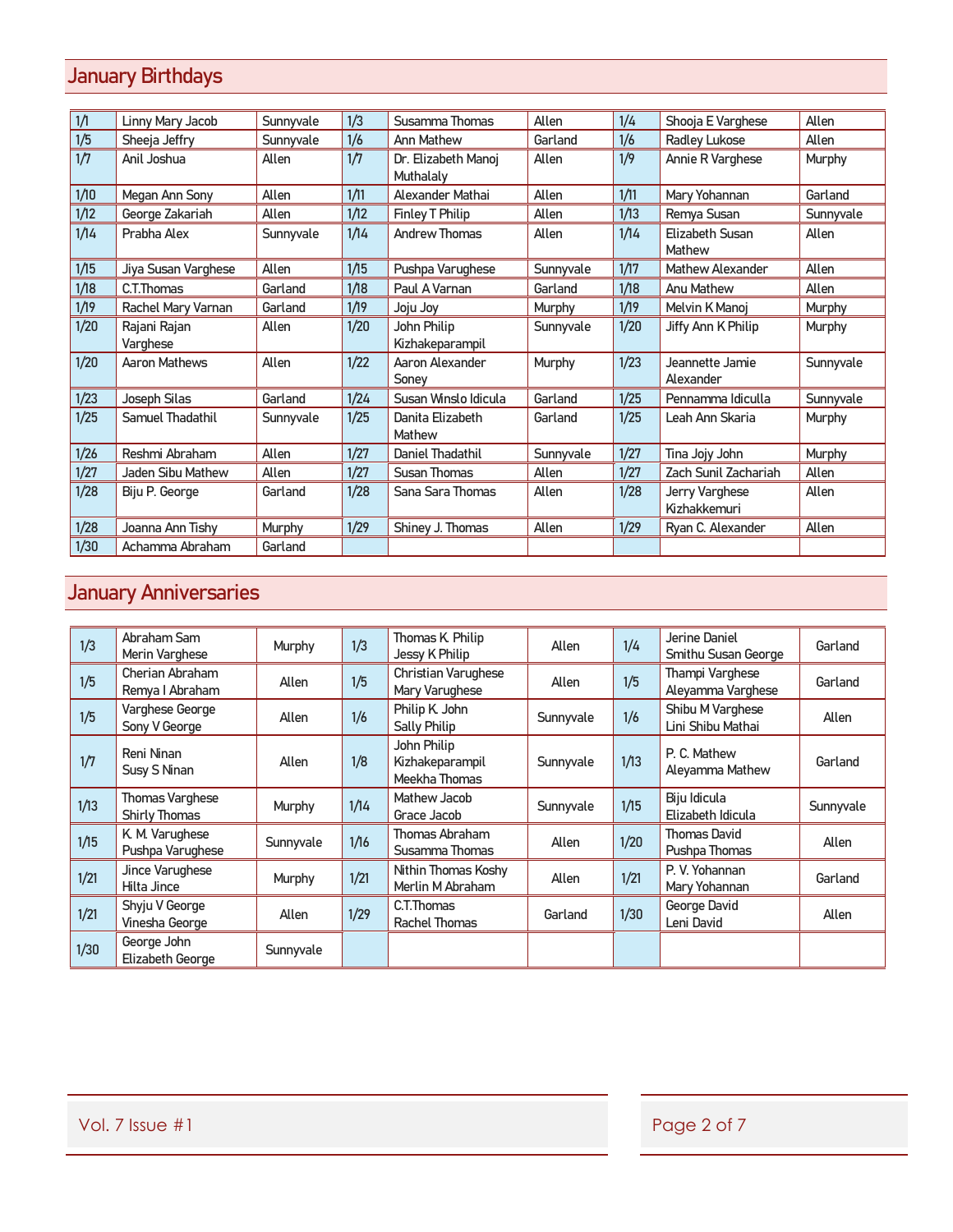# Area Prayer Meetings

| Saturday, Jan 8 at 7:00 pm  | Garland   | Zoom meeting |
|-----------------------------|-----------|--------------|
| Saturday, Jan 15 at 7:00 pm | Sunnyvale | Zoom meeting |
| Saturday, Jan 22 at 7:00 pm | Murphy    | Zoom meeting |
| Saturday, Jan 29 at 7:00 pm | Allen     | Zoom meeting |

# Edavaka Mission

| January 2022 calendar        |                            |              |
|------------------------------|----------------------------|--------------|
| Wednesday, Jan 5 at 7:00 pm  | Weekly Bible Study/ Prayer | Zoom meeting |
| Wednesday, Jan 12 at 7:00 pm | Weekly Bible Study/Prayer  | Zoom meeting |
| Wednesday, Jan 19 at 7:00 pm | Weekly Bible Study/ Prayer | Zoom meeting |
| Wednesday, Jan 26 at 7:00 pm | Weekly Bible Study/ Prayer | Zoom meeting |

# Sevika Sangham

| January 2022 calendar       |                                                                 |  |  |  |  |
|-----------------------------|-----------------------------------------------------------------|--|--|--|--|
| Saturday, Jan 1             | Happy New Year – no weekly prayer                               |  |  |  |  |
| Tuesday, Jan 4 at 7:00 pm   | Southwest Region Sevika Sangham prayer                          |  |  |  |  |
| Saturday, Jan 8 at 9:30 am  | Bible study - 'Women of the Bible' led by Rev. Larry P Varghese |  |  |  |  |
| Saturday, Jan 15 at 9:30 am | Weekly Sevika Sangham prayer                                    |  |  |  |  |
| Saturday, Jan 22 at 9:30 am | Weekly Sevika Sangham prayer                                    |  |  |  |  |
| Saturday, Jan 29 at 9:30 am | Weekly Sevika Sangham prayer                                    |  |  |  |  |

Vol. 7 Issue #1 Page 3 of 7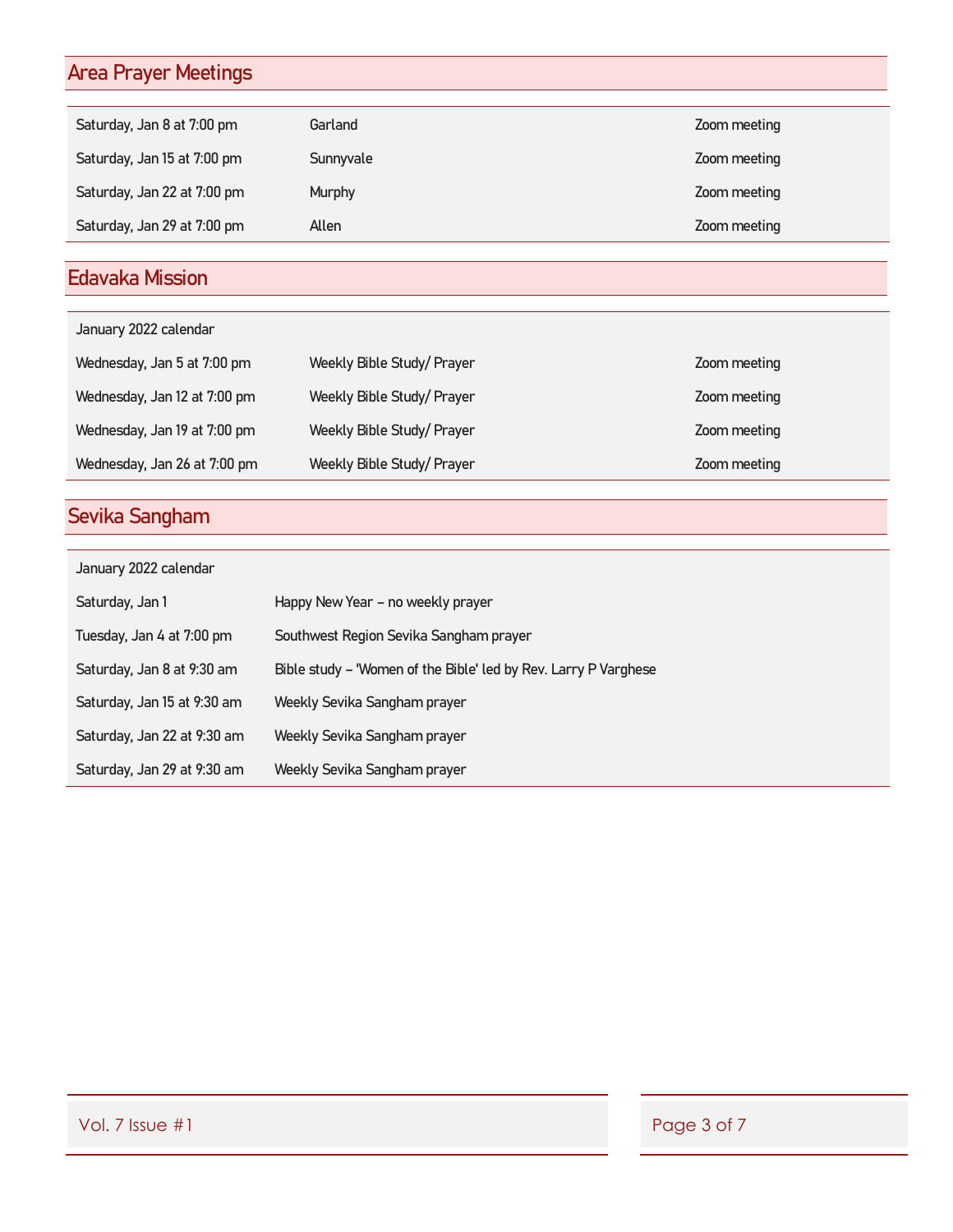## Sunday School



### Dates to Remember:

January 2 – No Sunday School- Christmas Break

January 9 - First Day of Sunday school- In-person

- 9:00 am-9:20 am Praise and Worship
- 9:25 am-10:10 am Sunday School Class
- Masks are mandatory

### A Special Thank You

Christmas Program 2021: We would like to take this opportunity to thank our SS Christmas Coordinators, Dr. Tigi Manaloor and Ms. Jessica Abraham. The play and the song really captured the true meaning of Christmas. We appreciate all your hard work and dedication. Special thanks to the cast: Joshua Joy, Rosine George, Aleena Mathai, Ethan Varghese, Aiden Varghese, Micah Thomas, Sarah Joy, Eva Manaloor, Ida Johnson, Bianca Varughese, Annette Mathai, Reuben George, Jeremiah George, Jaden Mathew, Jonathan Manaloor, Angel Manoj, Olivia Royce, Melvin Manoj, Ethan Abraham, Teena Thomas, Serena Manaloor, Manuel Manoj, Evan Royce, Mark Varughese, Bennett Mathew, Carter Varughese, Zoey Mathew, Leah Skaria, Chloe Varghese, Esther Thomas, Eli Varghese, Isaiah George, Angela Soney, Micah Varghese, Alessandra Varughese, & Anika Abraham. Thank you to all our volunteers and parents who helped to make the play a success.

Praise & Worship: We want to thank our Praise & Worship leaders for the month of December: Ariel & Kate John, Ethan Abraham, & Abigail Thomas.

### Congratulations:

We want to take this opportunity to recognize the new 2022 Sunday School Leadership team.

Mr. Bobby Mathew – Superintendent

Mrs. Anne Varghese – Secretary

Mr. Tibu Mathew – Treasurer

We know that God has special things in store for Sehion Sunday School this upcoming year. We want to thank Larry Varghese Achen and our Sunday School teachers for their encouragement, patience, and support during this past year. We look forward to an exciting 2022 year.

Vol. 7 Issue #1 Page 4 of 7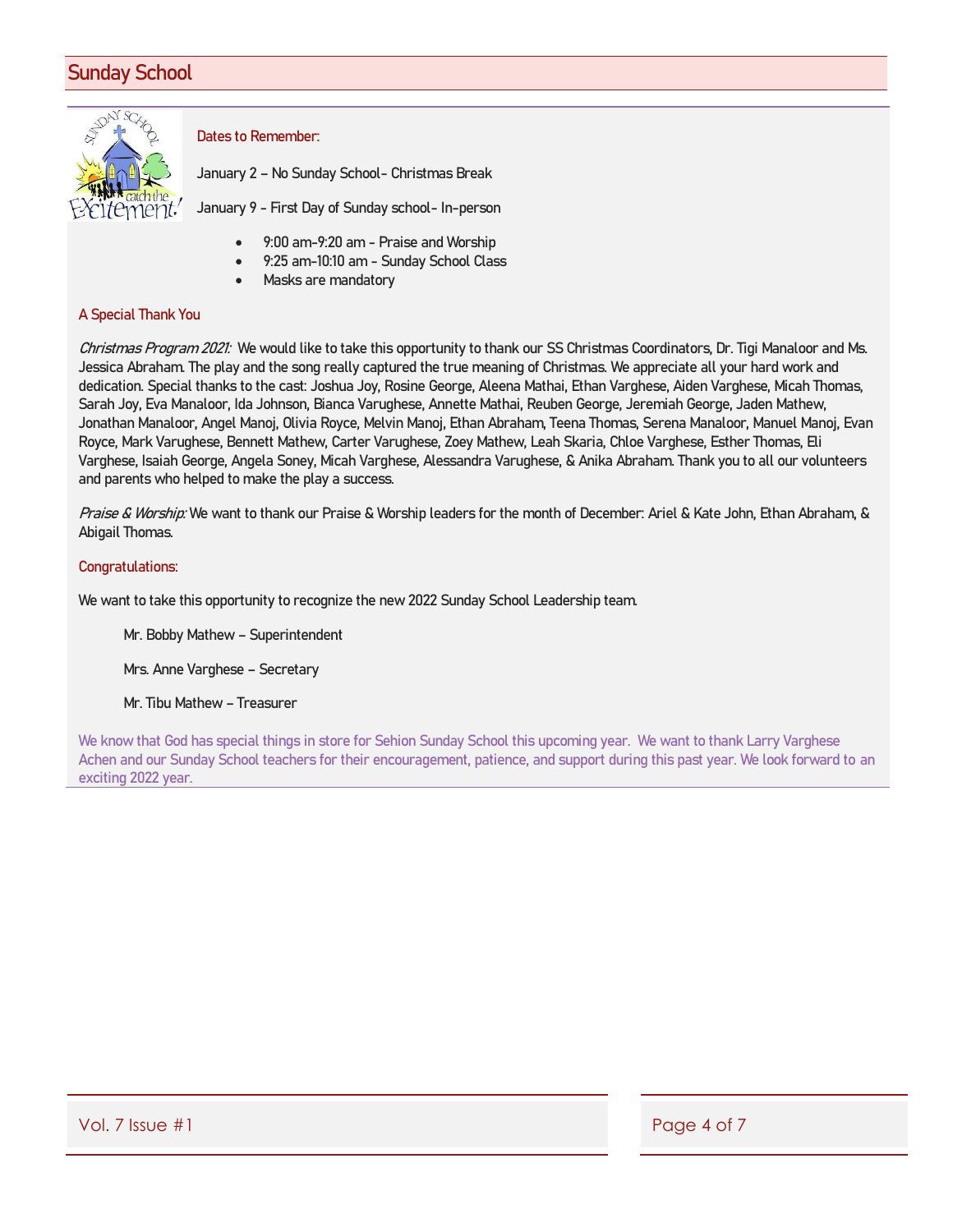

With thankful hearts we express deep gratitude for your support, love, and encouragement over this past year. We ask that our Sehion family continue to keep Sunday school and all its activities in your prayers.

Wishing You All A Happy & Healthy New Year.



With Prayers,

Susan Abraham, Susy Ninan, Tibu Mathew, Lini Mathai & Dr. Sony Mathew (2021 SS Officers) [\(susan.abraham03@gmail.com](mailto:susan.abraham03@gmail.com) or sninan@verizon.net.)

Vol. 7 Issue #1 Page 5 of 7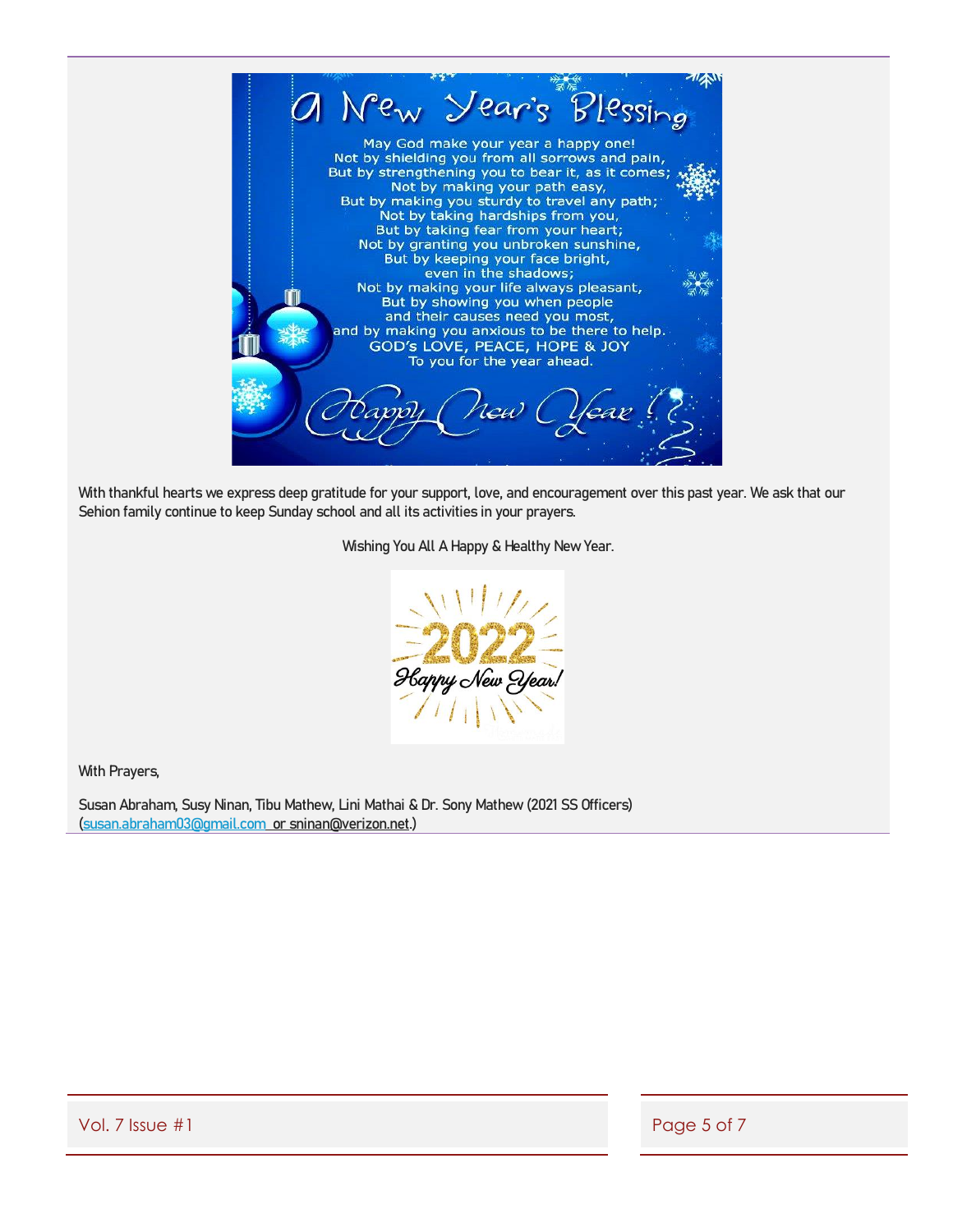## Youth Fellowship



Youth Fellowship



Despite the challenges brought by this pandemic, God has continued to bless and provide for our youth fellowship. Thanks to Larry Achen and Roshin Kochamma, our youth has been able to meet for weekly bible studies. We have covered a plethora of topics, all based on questions spurred by our own youth members. We have also completed a number of community service activities, including packing care packages for our Sehion STARS, donating to Minnie's Food Pantry, and packing care packages for a local homeless shelter. In this new year, we hope to continue these initiatives and grow as a spiritual community. 2022 has lots in store for our youth, and we can't wait to see what that entails! Our 2022 Youth Registration is beginning this month. Don't forget to register! Please contact one of our YF officers for more information, at [sehionmtcyf@gmail.com](mailto:sehionmtcyf@gmail.com)

- 12/6 Weekly Bible Study
- 12/13 Weekly Bible Study
- 12/20 Weekly Bible Study
- 12/21 YF Christmas Party
- 12/25 Christmas
- 12/27 Weekly Bible Study

- 1/6 Radlev Lukose
- 1/11 Alex Mathai
- 1/18 Paul Varnan
- 1/19 Rachel Varnan
- 1/19 Melvin Manoj
- 1/20 Jiffy Phillip
- 1/20 Aaron Mathews
- 1/22 Aaron Soney

Lamentations 3:22-24

Because of the Lord's great love we are not consumed, for his compassions never fail. They are new every morning; great is your faithfulness.

### January Birthdays **Dure 2021** Sehion YF Christmas picture **Prayer Requests**



### **Previous Month Community Community Community Community Community Community Community Community Community Community**

- 1/3 Weekly Bible Study
- 1/10 Weekly Bible Study
- 1/17 Weekly Bible Study
- 1/24 Weekly Bible Study
- 1/31 Weekly Bible Study
- Other events TBD

- We pray that you continue to guide us in the new year
- We pray for comfort for those affected by Covid-19
- We pray that you continue to guide our youth members in their spiritual journey



Follow us on Instagram!<https://www.instagram.com/sehionmtcyf/> Follow us on Facebook!<https://www.facebook.com/sehionMTCyouth/>



With prayers, 2021 Youth Fellowship Officers [\(sehionmtcyf@gmail.com\)](mailto:sehionmtcyf@gmail.com)

Vol. 7 Issue #1 Page 6 of 7